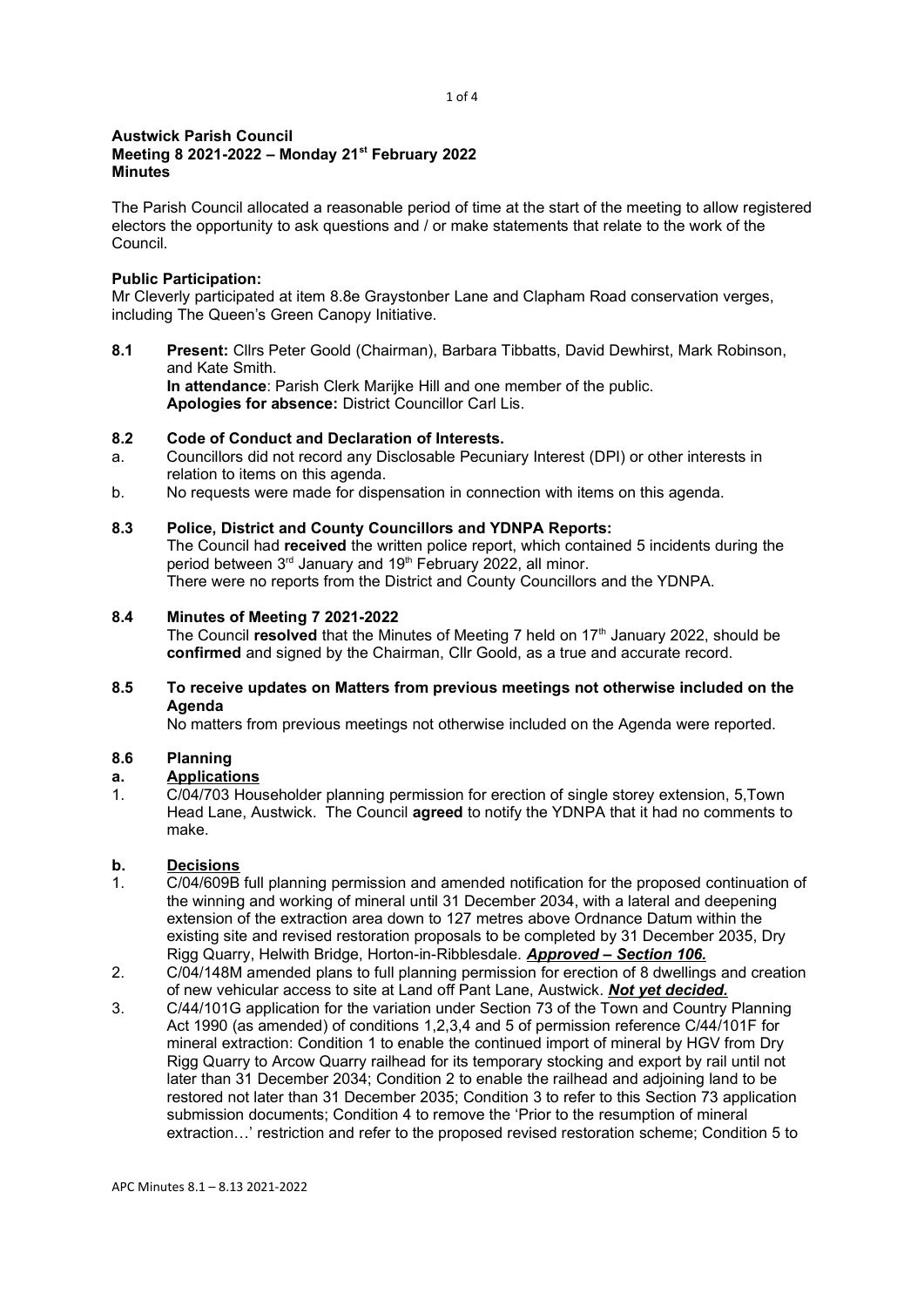remove the 'Prior to the resumption of mineral extraction…' restriction and require stockpiling to be carried out in accordance with the currently approved scheme, Arcow Quarry, Helwith Bridge, Horton-inRibblesdale. Approved – Section 106.

- 4. C/04/698 full planning permission for siting of three shepherds huts for holiday let accommodation, creation of limestone hardcore track, and installation of package treatment plant (amended description), Crummack Farm, Austwick. Not yet decided.
- 5. C/04/60B full planning permission for conversion of barn to form local occupancy dwelling or holiday let at Newfield Barn, Wharfe, Austwick. Not yet decided
- 6. C/04/624G Section 73 application for variation of Conditions 2 and 4 of C/04/624F (Householder planning permission for alterations to the north west elevation of the dwelling and widening of both vehicular access points) in respect of the proposed replacement circular window, Chapel On The Green, Main Street, Austwick. Approved conditionally.

# c. Additional and other planning matters<br>1 Ingleborough Estate Woodland Managem

1. Ingleborough Estate Woodland Management The Council was informed that Planning Application C/18/146E/DIS1 – approval of details reserved by Condition 7 (risk assessment) of C/18/146E had appeared on the Clapham Parish page of the YDNPA Planning Portal. The Council agreed to notify the YDNPA that it had no comments to make.

The Council noted the reply from Mr Farrer of 25<sup>th</sup> January in response to its letter stating that it is the responsibility of Ingleborough Estate to inform residents of its programme for both the works to the surface of Thwaite Lane and for timber extraction through Austwick village. The Council agreed to write again to Mr Farrer requesting that any information concerning future plans for forestry work, timber extraction, the number and frequency of intended lorry movements through Austwick village and other matters concerned with the woodland management plans is submitted to the Parish Council in a formal written form in order that such information can be properly considered at meetings of the Parish Council.

### 8.7 To note reports and updates on parish and parish council matters other than maintenance

## a. BOAT status issue for Thwaite Lane

The Council had written to the Principal Definitive Map Officer at the County Council regarding the BOAT status of Thwaite Lane and the Parish Council's position that the status of Thwaite Lane, for use by the public, is that of a bridleway or restricted byway and had also sent correspondence regarding this matter to County Councillor David Ireton and District Councillor Carl Lis. The Council has received a written acknowledgement of receipt from the PROW Officer for Craven and Nidderdale and agreed to address this matter again at its meeting on 5<sup>th</sup> September.

#### b. Parish Council elections

The Council was **informed** that the nomination papers for Parish Council elections on  $5<sup>th</sup>$  May 2022 have been sent to the clerk and will be forwarded to the Chairman as soon as possible for distribution to councillors. The Council noted the Craven District Council's Briefing Slides information pack.

## c. The Glover report and the Government response to it

The Council was informed that the Government has recently published a document in response to the Glover Report, published itself in May 2018, which looked at the future direction of the National Parks and Areas of Natural Outstanding Beauty. The Council had received a representation to submit comments to the Government's response to the Glover Report and noted that this consultation on the Government's response closes on 9<sup>th</sup> April. Cllr Smith volunteered to draw up a comments document for councillors to consider and then submit on behalf of the Parish Council.

d. Plans for the Annual Parish Meeting on 16<sup>th</sup> May The Council agreed to send an early invitation to County Councillor David Ireton, District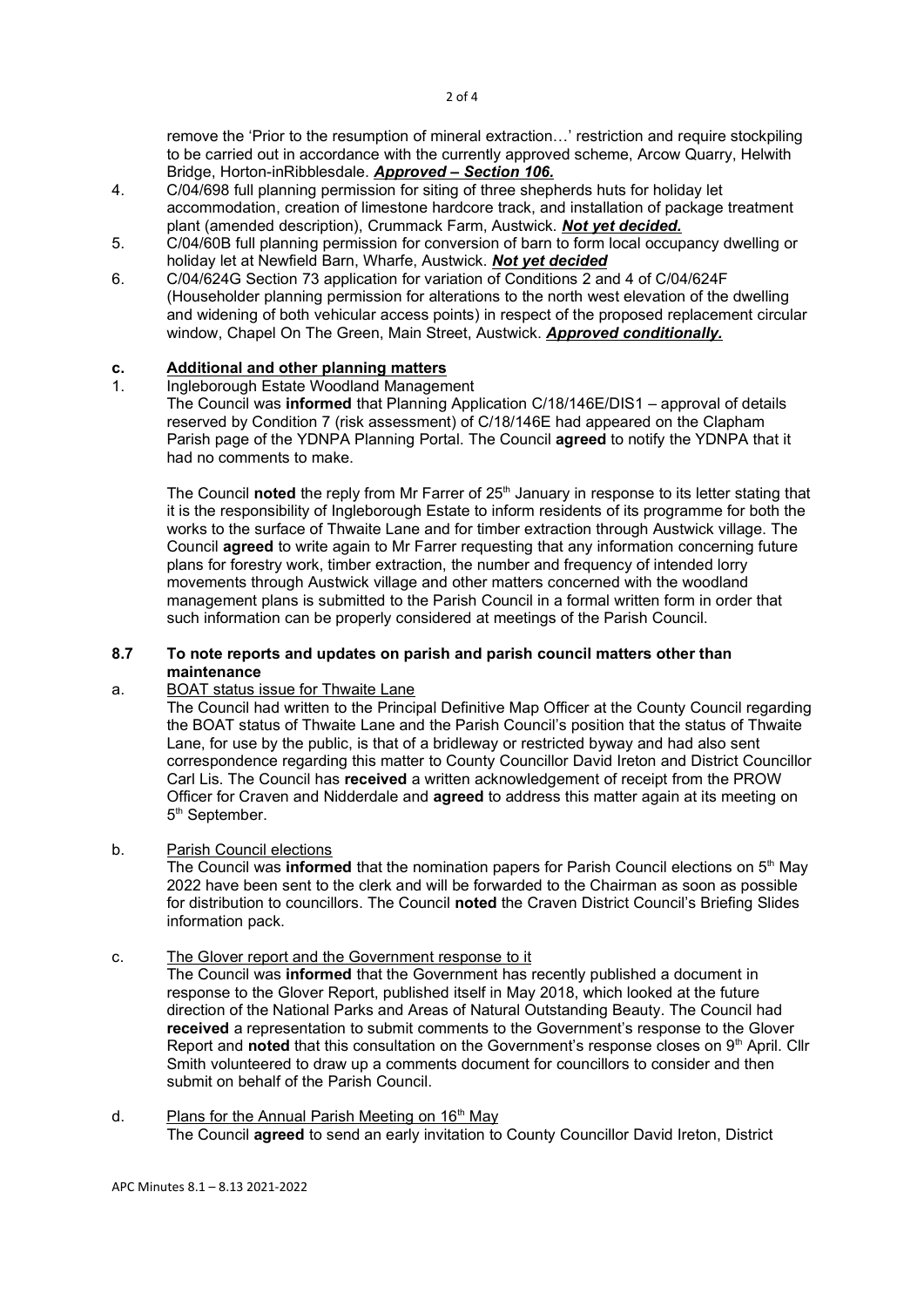Councillor Carl Lis, the National Park Authority Area Ranger Rob Ashford, and confirm the attendance of the Wild Ingleborough Community Engagement Officer to its Annual Parish Meeting on  $16<sup>th</sup>$  May 2022. The Council decided to finalise all other plans for the APM at the next Parish Council meeting.

#### 8.8 To note actions regarding parish maintenance matters:

a. issues relating to NYCC Highways

The Council noted that no issues relating to NYCC Highways were reported.

b. Woodland Creation Scheme at Woodhouse Farm

The Council was informed that the details of proposals for woodland planting at Woodhouse Farm had been circulated to councillors and all councillors have confirmed that they have read the documents. The Council noted the reply from the proprietor that the proposal has full approval by the Forestry Commission and other relevant parties and that planting may commence later this month.

- c. issues relating to YDNPA The Council noted that no issues relating to YDNPA were reported.
- d. Litter on Holm Lane

The Council considered the options to decrease the amount of litter on Holm Lane and agreed that Cllr Dewhirst should have an informal conversation with the proprietors of the two nearby campsites asking them to help remind their visitors to take litter back to the campsites.

#### e. Graystonber Lane and Clapham Road conservation verges

Cllr Dewhirst reported that a Purchase Order of £1,050 has been sent to YDNPA, Wildlife Conservation Officer Mark Hewitt requesting payment of the agreed grant for ground preparation, planting and staking of six new trees on Graystonber Lane and Clapham Road to mark The Queen's Platinum Jubilee. Additional funding for lengthsman maintenance work of £1,121 will become available from other sources in April 2022. The Council decided to spend part of the remaining balance of the grants supported budget on the conservation verges on the planting of a seventh tree in lieu of the purchase of a commemorative plaque. The Chairman, Cllr Goold, reported that Austwick WI has confirmed that it will donate £50 towards one of the new trees, which will be designated as its commemoration of The Queen's Jubilee.

f. Feizor notice board

The Chairman, Cllr Goold, informed the Council that the use of pinboard on top of a hardwood replacement board would be costly and not effective owing to the location of the notice board. The Council decided to refurbish the notice board, using existing materials where possible, at an expected maximum cost of £300.

g. lengthsman duties or parish maintenance matters No lengthsman duties or parish maintenance matters were reported.

## 8.9 Finance

- a. The Council noted the total balance of the HSBC current account bank on  $31<sup>st</sup>$  January 2022 as £13,297.33 with £13,182.98 parish council monies and £114.35 AED funds.
- b. Regarding HSBC monthly charges, the Chairman, Cllr Goold, **informed** the Council that it is not eligible for a Charitable Account. The Council resolved to retain its Small Business Account with HSBC and pay £8.00 per month to HSBC for maintaining the account and additional activity charges. The Council decided to review its position regarding bank charges at its meeting on  $5<sup>th</sup>$  September.
- c. The Council approved payment of £25.00 to Charlotte Wilkinson for 5 weeks of bus shelter cleaning.
- d. The Council approved payment of £22.99 to Cllr Robinson as expenses for the Parish Map.
- e. The Council approved payment to Craven Garden Care of £772.20 for maintenance on